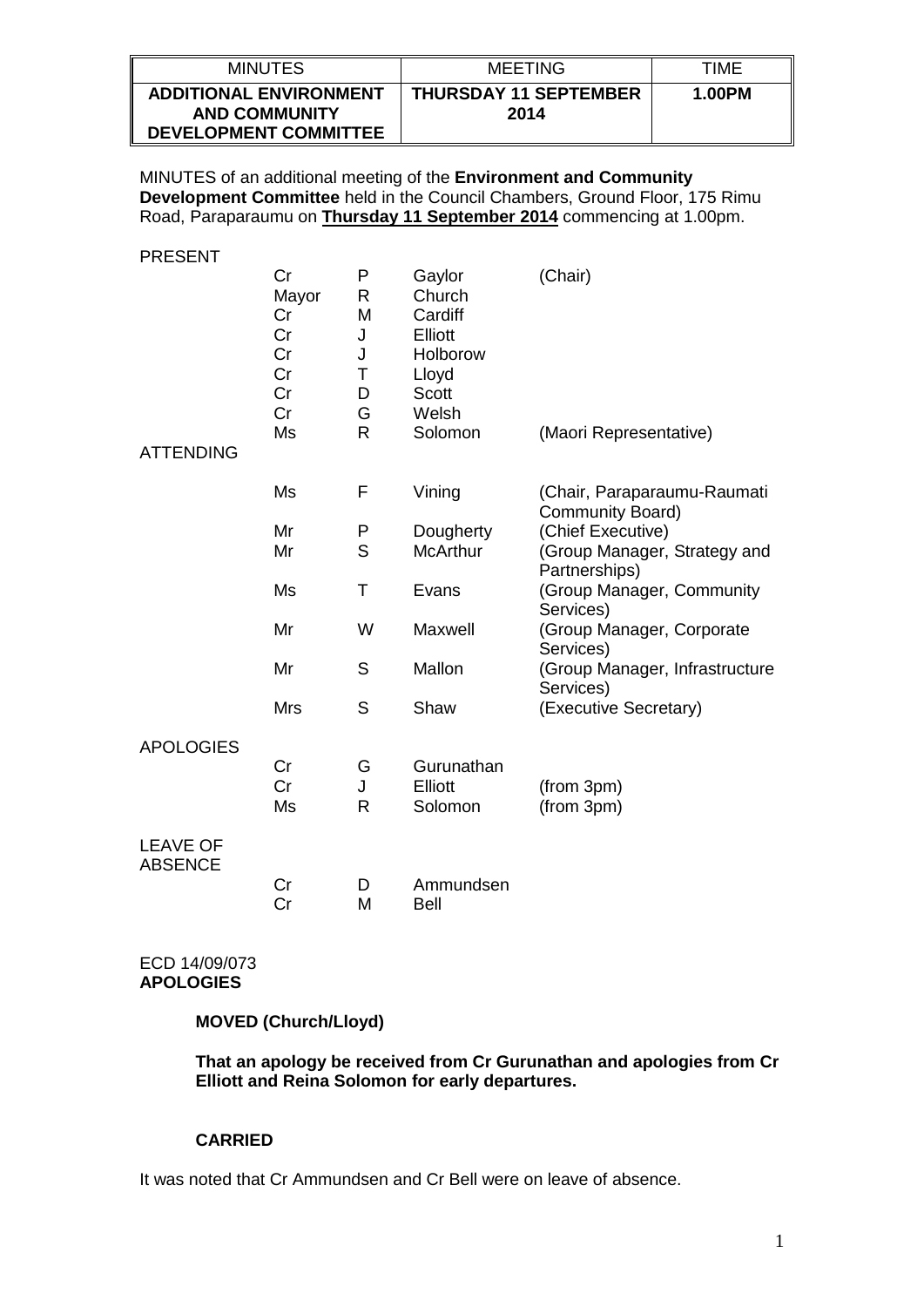| <b>MINUTES</b>                                                                        | MEETING                              | TIMF   |
|---------------------------------------------------------------------------------------|--------------------------------------|--------|
| <b>ADDITIONAL ENVIRONMENT</b><br><b>AND COMMUNITY</b><br><b>DEVELOPMENT COMMITTEE</b> | <b>THURSDAY 11 SEPTEMBER</b><br>2014 | 1.00PM |

# **DECLARATIONS OF INTEREST**

Cr Elliott declared an interest as she had put a submission in (submission number 220) and would therefore refrain from asking questions to do with her submission.

Cr Welsh declared an interest in submission number 46 from the Kapiti Fly Fishing Club and would therefore refrain from asking questions.

#### KCDC 14/09/074 **MEMBERS' BUSINESS**

- (a) Leave of Absence none was requested
- (b) Matters of an Urgent Nature there were none

#### KCDC 14/09/075

## **HEARING OF SUBMISSIONS FOR THE DRAFT RESERVE MANAGEMENT PLAN FOR THE OTAIHANGA EAST RIVERSIDE RESERVE AREA AND RECOMMENDATIONS ON THE NAME FOR THE RESERVE**

**Submitter 3 – Ian Timperley from the Capital BloKart Club** spoke to their submission. They would like Council to consider an area in the reserve for blokarts. The area they need would require a hard surface with no wind breaks. They showed the Committee a PowerPoint presentation on Blokarting.

*Summary of Discussion Points Raised by Elected Members:*

Cr Elliott indicated she would like to ask a question. The Chair discussed this request with the Chief Executive and allowed the questions.

- Have you been up and looked at the area and assessed what direction the wind comes from?
- How many members are in the Club?

*The Submitter commented as follows:*

- They have been up to the site and yes the winds would work with Blokarting.
- They have 10 local members and 35 members in the Wellington area;

**Submitter 37 – Barbara Henley** spoke to her submission. She has suggested that the park be called Sherwood Park. This name blends appropriately with the surrounding street names such as King Arthur Drive and Merlin Court.

**Submitter 240/241 – Dr Robin & Mrs Feriel Falconer** spoke to their submission. They welcome the general vision of the document. They would like to see the park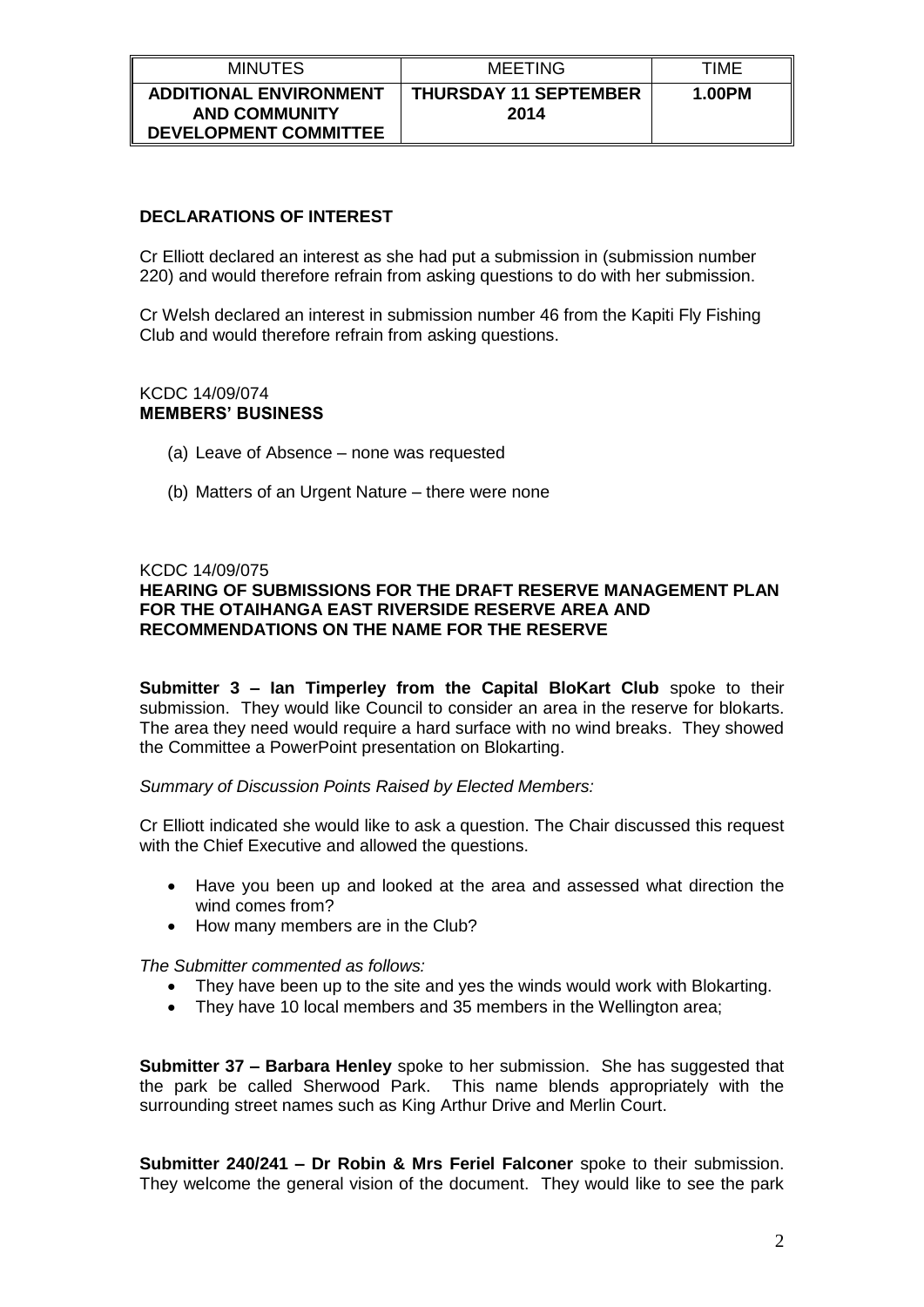| <b>MINUTES</b>                                                                        | <b>MEETING</b>                       | TIMF   |
|---------------------------------------------------------------------------------------|--------------------------------------|--------|
| <b>ADDITIONAL ENVIRONMENT</b><br><b>AND COMMUNITY</b><br><b>DEVELOPMENT COMMITTEE</b> | <b>THURSDAY 11 SEPTEMBER</b><br>2014 | 1.00PM |

named Waimahoe. They would like clarification around the opening hours for the park and also would like to see some consideration around a cycleway to the park and the option of a second entrance.

**Submitter 213 – Jan Nisbet** spoke to the submission. She would like to see it named Waimahoe. The area that is now called Waikanae Downs used to be called Waimahoe Downs and the area where the present park is situated used to be called Waimahoe Flats. She would also like the Management Plan, to be disability friendly and that there is easy access for all users.

**Submitter 253/260 – June Rowland** spoke to her submission. She has been involved with an environmental group on the Kapiti Coast and has also assisted with, issues around open spaces and reserves. She would like to see the park named Waimahoe.

**Submitter 211 – Cherie Seamark from Te Āti Awa ki Whakarongatai Charitable Trust** to their submission. The Trust had been previously approached to consider a name for this area and the recommendation was Otaraua Reserve. They were not advised that there would be public consultation around the naming of the reserve.

They believe that the Iwi partnership has been compromised and undermined their mana by not being clear around this process. There has been great support from the community on naming the park Otaraua. They would like to know what the process is for going forward and what Māori representation there would be when it comes to voting.

*Summary of Discussion Points Raised by Elected Members:*

- What is the history around the name Otaraua?
- The speaker was asked how would you feel about it being called Kapiti Otaraua?

*The Submitter commented as follows:*

- The area has been known as Maungakotukutuku but cannot be named this as this name is already in use and would cause confusion with the other area. Otaraua is the history, it is the name of a hāpu who resided in this area and still owns land nearby and this is why it has been put forward, there have been hours of consultation to get to this stage.
- Iwi could be comfortable for other names to be used for playing fields.

The Chair responded on the process from here. The Management Plan will go to a full Council meeting but a date hasn't been confirmed for this and Rupene Waaka is the representative that attends these meetings, but he does not have voting rights.

**Submitter 211 – Kristie Parata from Te Āti Awa ki Whakarongatai Charitable Trust** spoke on behalf of Hemi Sundgren in regards to their submission. She spoke about the Iwi values that are relevant to the future planning of this park. The draft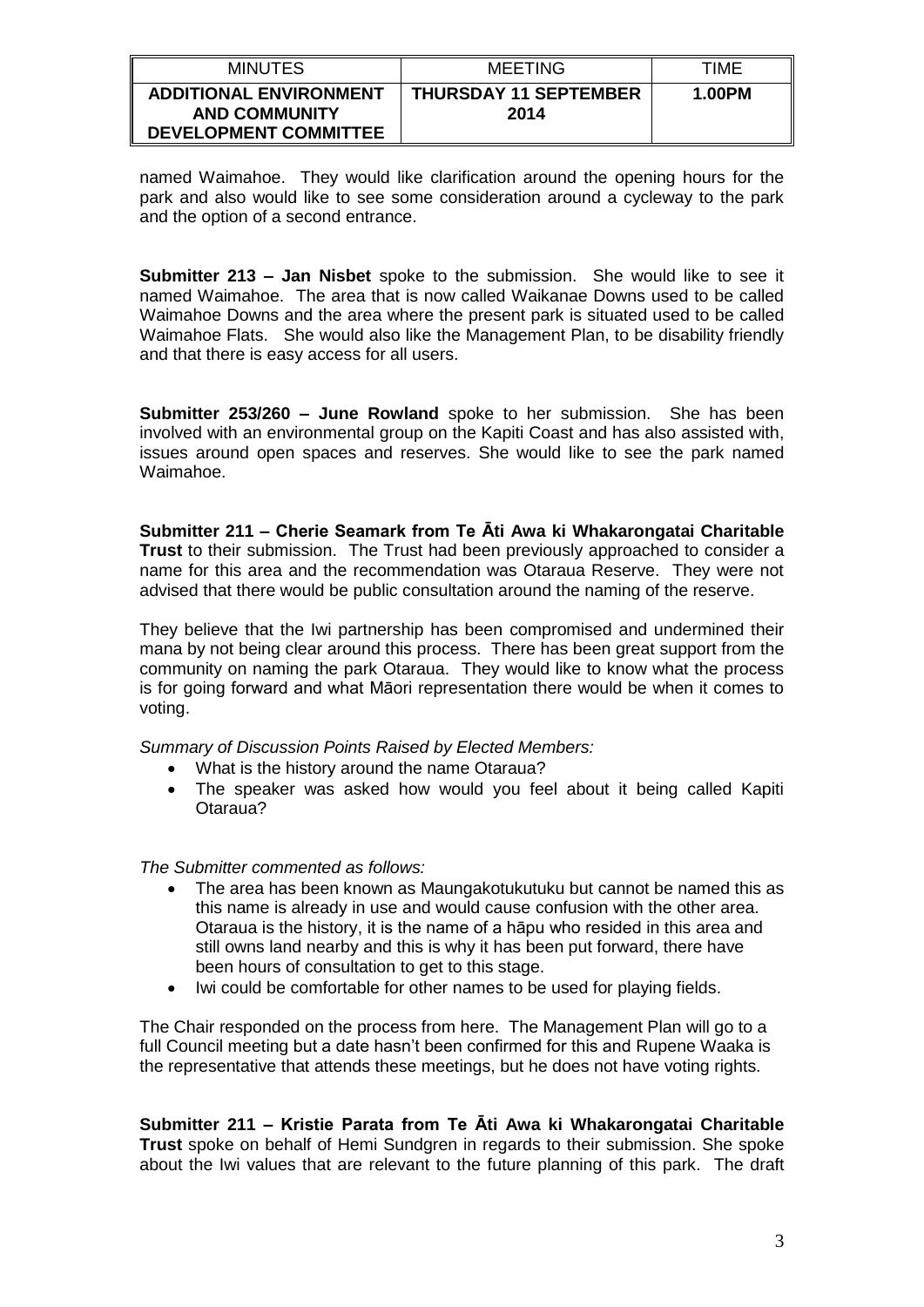| <b>MINUTES</b>                                                                        | <b>MEETING</b>                       | TIMF   |
|---------------------------------------------------------------------------------------|--------------------------------------|--------|
| <b>ADDITIONAL ENVIRONMENT</b><br><b>AND COMMUNITY</b><br><b>DEVELOPMENT COMMITTEE</b> | <b>THURSDAY 11 SEPTEMBER</b><br>2014 | 1.00PM |

Management Plan indicates there are no waahi tapu sites, but a part of the park was used as a prime growing site and does fall within the waahi tapu site criteria.

This land is significant to the area of Waikanae, the name Otaraua is a positive expression of the history and future of this area. Members of the iwi have expressed an interest in some uses for this area including enviroschools, a performance stage, a gathering place for special event and a Māori rongoa garden.

*Summary of Discussion Points Raised by Elected Members:*

 Apologies for the dissatisfaction around the process of what has happened. Have other aspects the iwi has raised around the draft management plan been incorporated?

*The Submitter commented as follows:*

 There is further work to be done but they appreciate the time Council staff have put into this process.

**Submitter 236– Mrs Liz Mellish from Palmerston North Māori Reserve** spoke to their submission. They are also making this submission on behalf of Wellington Tenths Trust with apologies from Morrie Love who is unable to attend.

They support any development that reflects the relationship between Te Āti Awa ki Whakarongotai and the Council. They support park development processes that include Iwi mana whenua in meaningful decision making.

They have worked with other councils that actively work with Iwi to provide names for open spaces. The history of Te Āti Awa and their hapu Otaraua is well known by Iwi but not well known by citizens of Kapiti.

**Submitter 233 – Mr Mark Te One from Wellington Tenths Trust** spoke about their submission. They support the concept and the recognition of mana whenua within local government. It's a learning process with many positive points. If everyone is prepared to listen to each other then there is positive movement. In relation to a name, you need to be clear about the process.

*Summary of Discussion Points Raised by Elected Members:*

 With the process around the naming, can the name be put forward through the public submission process and still have mana.

*The Submitter commented as follows:*

 Iwi don't want to participate in a lottery; in other Councils there is a policy that if there is an open space, they have the first right to bestow the name.

**Submitter 46 – Hugh Driver from Kapiti Fly Fishing Club** spoke about their submission. They are seeking Council support for the inclusion of a Kids Fish Out Pond in the reserve. They believe running fish out days on the Kapiti Coast gives the opportunity for children to be introduced to Trout fishing, the nearest facility to Kapiti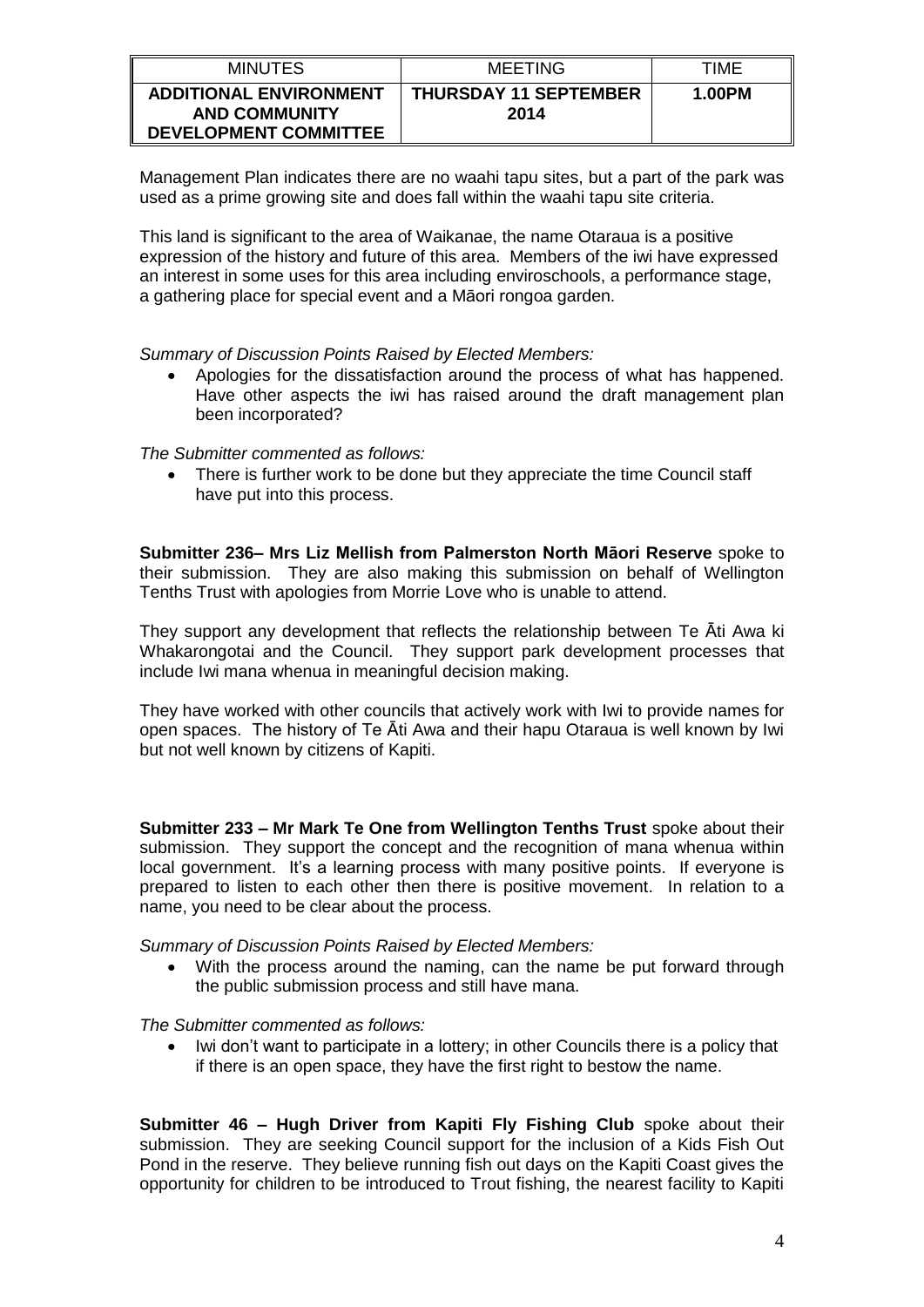| <b>MINUTES</b>                                                                        | <b>MEETING</b>                       | TIME   |
|---------------------------------------------------------------------------------------|--------------------------------------|--------|
| <b>ADDITIONAL ENVIRONMENT</b><br><b>AND COMMUNITY</b><br><b>DEVELOPMENT COMMITTEE</b> | <b>THURSDAY 11 SEPTEMBER</b><br>2014 | 1.00PM |

is Wellington or Palmerston North, but these facilities are not in natural settings with a river nearby.

They are not seeking financial support just Council endorsement.

*Summary of Discussion Points Raised by Elected Members:*

• Have you had any ecological consultants?

*The Submitter commented as follows:*

• Phil Teal from Fish & Game can speak to this later.

**Submitter 187 – Heather McKenzie** spoke to her submission. She would like to see the park have some areas developed for informal children's play as well as organized sport. She would also like to see a wilderness yard developed where children can be creative and can experiment on creative equipment.

**Submitter 235 – Anna Carter from Greater Wellington Regional Council** spoke to their submission. She extended her thanks for the invitation to the focus group for the development of the plan; it was a great opportunity to have input to the conversation.

It will important to be sure what Greater Wellington Regional Council is doing is consistent with what's happening at the Reserve. For example, the Waikanae River Management Strategy has been developed and the work with the floodplain management will involve making sure trucks can still access the river.

Another issue is access around the Reserve to be looked at and making sure this is put in the plan. GWRC is also keen to look improve access from the SH1 bridge. Greater Wellington Regional Council has some land and they are open to talking about developing that land and using it for vehicle access.

The Management Plan says the Stopbank, is managed by Greater Wellington Regional Council, although they are not actively managing it and haven't done upgrades.

In regards to the Vaulting Club, GWRC are looking at purchasing property to put in a Stopbank which will meant the Vaulting Club will have to move. GWRC can explore options and have discussions around this.

*Summary of Discussion Points Raised by Elected Members:*

• Why isn't GWRC maintaining the stopbank?

*The Submitter commented as follows:*

- They do mow the grass on the stopbank but there is no other maintenance happening;
- Keep the discussions happening around the Stopbank upgrade.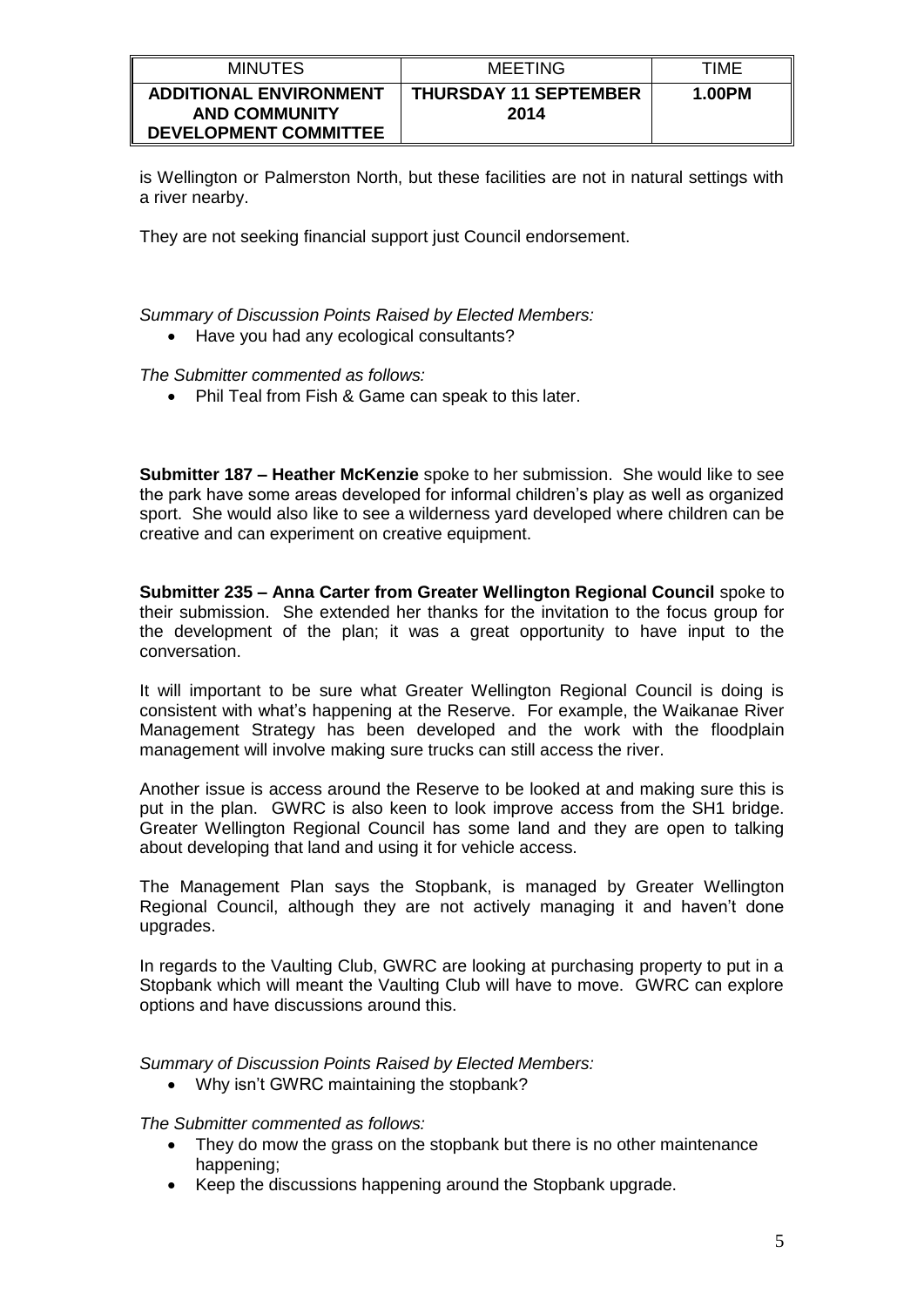| <b>MINUTES</b>                                                                        | MEETING                              | TIMF   |
|---------------------------------------------------------------------------------------|--------------------------------------|--------|
| <b>ADDITIONAL ENVIRONMENT</b><br><b>AND COMMUNITY</b><br><b>DEVELOPMENT COMMITTEE</b> | <b>THURSDAY 11 SEPTEMBER</b><br>2014 | 1.00PM |

**Submitter 47– Phil Teal from Fish & Game NZ** spoke about their submission. Fish & Game is a statutory body to maintain the freshwater sports fish, game birds and their habitats. They are supporting the concept proposed by the Kapiti Fly Fishing Club of establishing an opportunity for children and novice anglers to undertake trout fishing at Otaihanga East Riverside Reserve area.

Fish and Game would support the local club with logistical planning, sourcing funding opportunities and administrative requirements to ensure the successful running of these events. This also includes health and safety obligations. They are looking at getting additional ecological work done.

*Summary of Discussion Points Raised by Elected Members:*

- Are the ponds good for fish to live in?
- With all the children lining up with their fishing rods, how do you stop the fishing lines getting entwined?

*The Submitter commented as follows:*

- At the current site the water quality is good.
- People line up over a 30m width; they have helpers to assist and everything is up to the OSH standards. So far 440 kids have had this experience.

**Submitter 258 – John Topliff** spoke to his submission. He supports the name Waimahoe for the stream but also would like to suggest that the name Rowan Fields for the playing fields. This is to acknowledge all the work that Jenny Rowan has done for the Kapiti community.

*The meeting adjourned at 2.45pm.*

*It was noted that Cr Elliott and Reina Solomon left the meeting.*

*The meeting reconvened at 3.01pm*

**Submitter 8 - Mr Brian Hogg from Kapiti Dog Training Club Inc** spoke about their desire to work with Council on the use of the land. They currently lease a section which is coded as a dog exercise area.

The club trains puppies and dogs and are keen to move their operations to the new park, in-line with the draft plan which states there should be both dog friendly and non-dog friendly areas.

It seems practical for the Club to do activities in a securely fenced area which ideally would be floodlit, like the area they currently use. It would also be available as an off the leash area. The objective is to provide an exercise and training area for dogs and they are aware of and onboard with the Council's Dog Policy.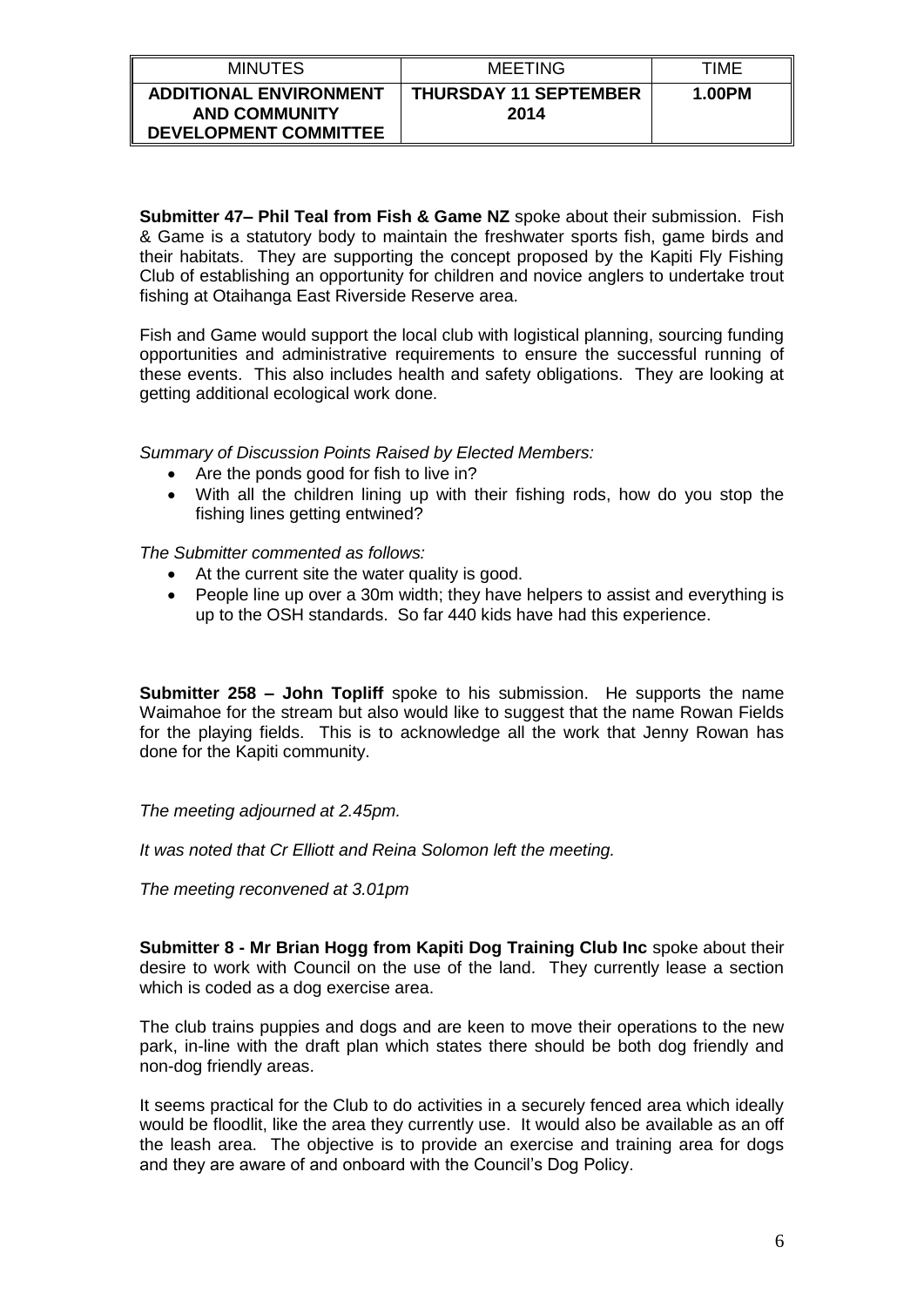| <b>MINUTES</b>                                                                        | <b>MEETING</b>                       | TIME   |
|---------------------------------------------------------------------------------------|--------------------------------------|--------|
| <b>ADDITIONAL ENVIRONMENT</b><br><b>AND COMMUNITY</b><br><b>DEVELOPMENT COMMITTEE</b> | <b>THURSDAY 11 SEPTEMBER</b><br>2014 | 1.00PM |

They have some concerns around parking, as they can have upwards of 30 cars. They would like the opportunity to do Dog Events (i.e agility) and would like the ability to use a flat area in future.

*Summary of Discussion Points Raised by Elected Members:*

- Is the Club actively looking for other options for relocation?
- $\bullet$  Is this the best place?
- The Club is currently tucked away this would be good for Public visibility.
- The Club currently has buildings would you need buildings?

*The Submitter commented as follows:*

- The Club is not actively looking for other options for relocation, they saw this as an opportunity to work together.
- If there is an adequately fenced area there will be no risk
- The Club currently has buildings for storage and meetings, they would need something similar and also lighting for night training. Although they have their own mobile lights.

**Submitter 192 – Mr David Bruce from Waikanae Association Football Club**  spoke about the Waikanae club being part of the community since 1979 and referred to the information in his submission. Mr Bruce wanted to share the Club's view on the best place for their club.

They currently share the facilities with the Bowling Club on Te Moana Road. Their home ground is Jim Cooke Park which will be affected by the Stopbank work in 2016.

They would prefer games to take place for all levels in Waikanae given they are a Waikanae club. They had concerns about moving from Jim Cooke Park as their Club Rooms and facilities are there. Howarth Block is a 1.5km trip, which raises accessibility issues, particularly when transporting equipment. Playing at Howarth Block will also have an impact on hosting senior games and on holding social events.

The heart of the club is in Waikanae and they would like to remain there.

*Summary of Discussion Points Raised by Elected Members:*

Will people continue to walk around or would they drive?

*The Submitter commented as follows:*

• People would drive, but there is not enough parking.

**Submitter 44 – John McLachlan from Forest & Bird** would like to congratulate Council on the land and the opportunities it brings.

Mr McLachlan wanted to share some thoughts on potential uses for the land. He would prefer to see native endemic plants not exotics.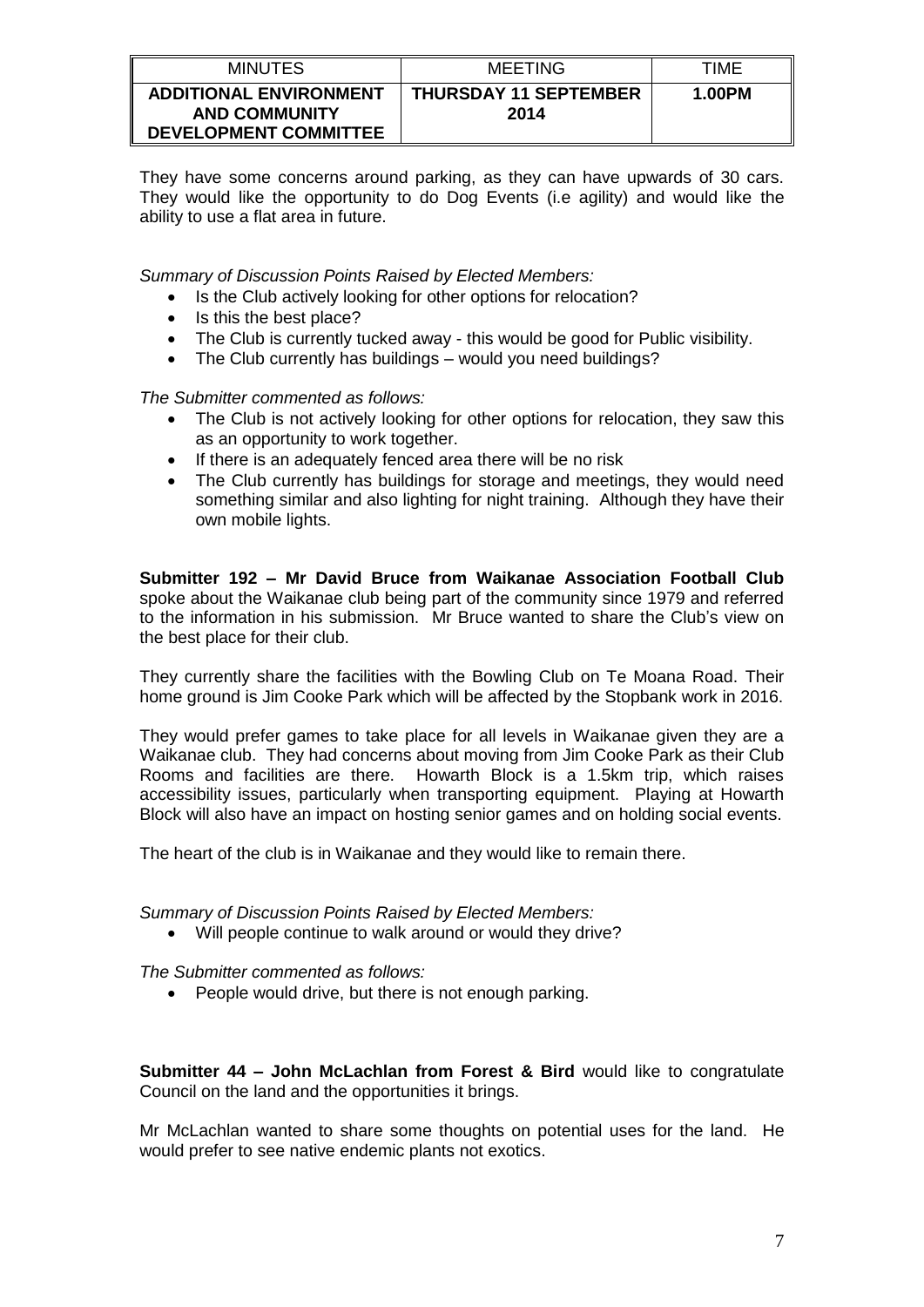| <b>MINUTES</b>                                                                        | MEETING                              | TIMF   |
|---------------------------------------------------------------------------------------|--------------------------------------|--------|
| <b>ADDITIONAL ENVIRONMENT</b><br><b>AND COMMUNITY</b><br><b>DEVELOPMENT COMMITTEE</b> | <b>THURSDAY 11 SEPTEMBER</b><br>2014 | 1.00PM |

Mr McLachlan believes there should be a screen planting along the Eastern boundary to cushion noise from the railway and highway.

The site is framed by surrounding hills which will bring birds into the site. The lower level could be further developed for sporting activities and the higher level site could be developed more for recreational opportunities e.g picnics

The southern portion is wet and suitable for something similar to what it is at the moment, with a wetlands forest with walkways like Ngamanu Reserve.

From time to time the group has witnessed unfortunate interactions between pedestrians, cyclists and horses. Mr McLachlan believes the development of the site should be used as an opportunity to keep pedestrians separate from cyclists and horses.

Forest and Bird support the name of "Otaraua" as the name for the reserve.

**Submitter 226 – Mrs Adrienne Burleigh from Keep Paraparaumu Beautiful**  would like to congratulate the Council on having the land and going out for public consultation. The Committee has had a look at the site and it provides a lot of opportunities for sports. The enhancement of the existing plantings would make an outstanding feature for the area. Some suggestions were made for the types of planting that could feature native and exotics, flowers, foliage, colour, scent.

The area should provide other opportunities for other recreational activities. Walking tracks should be wide enough for walkers and cyclists and lead to planted areas for viewing and educational purposes.

*Summary of Discussion Points Raised by Elected Members:*

• In Pollard Park in Marlborough they have a scented garden, is this an option?

*The Submitter commented as follows:*

Yes, this would be another lovely thing to do.

**Submitter 9 or 28 – Lynn Sleath from Kapiti Cycling Inc** spoke on his personal submission and one from Kāpiti Cycling Inc. Mr Sleath wanted the support from the club noted. The Club is interested in facilities for cycle training, a circuit provides a lot more opportunities for them.

On a personal level – Mr Sleath wanted to comment on the name of the park. Mr Sleath noted that the name "Peter Ellis Park" has been suggested. He knows Peter Ellis well and given the time Mr Ellis has spent involved in sports and that he is notable in Council having served a number of trienniums, Mr Sleath would like to put Mr Ellis' name forward.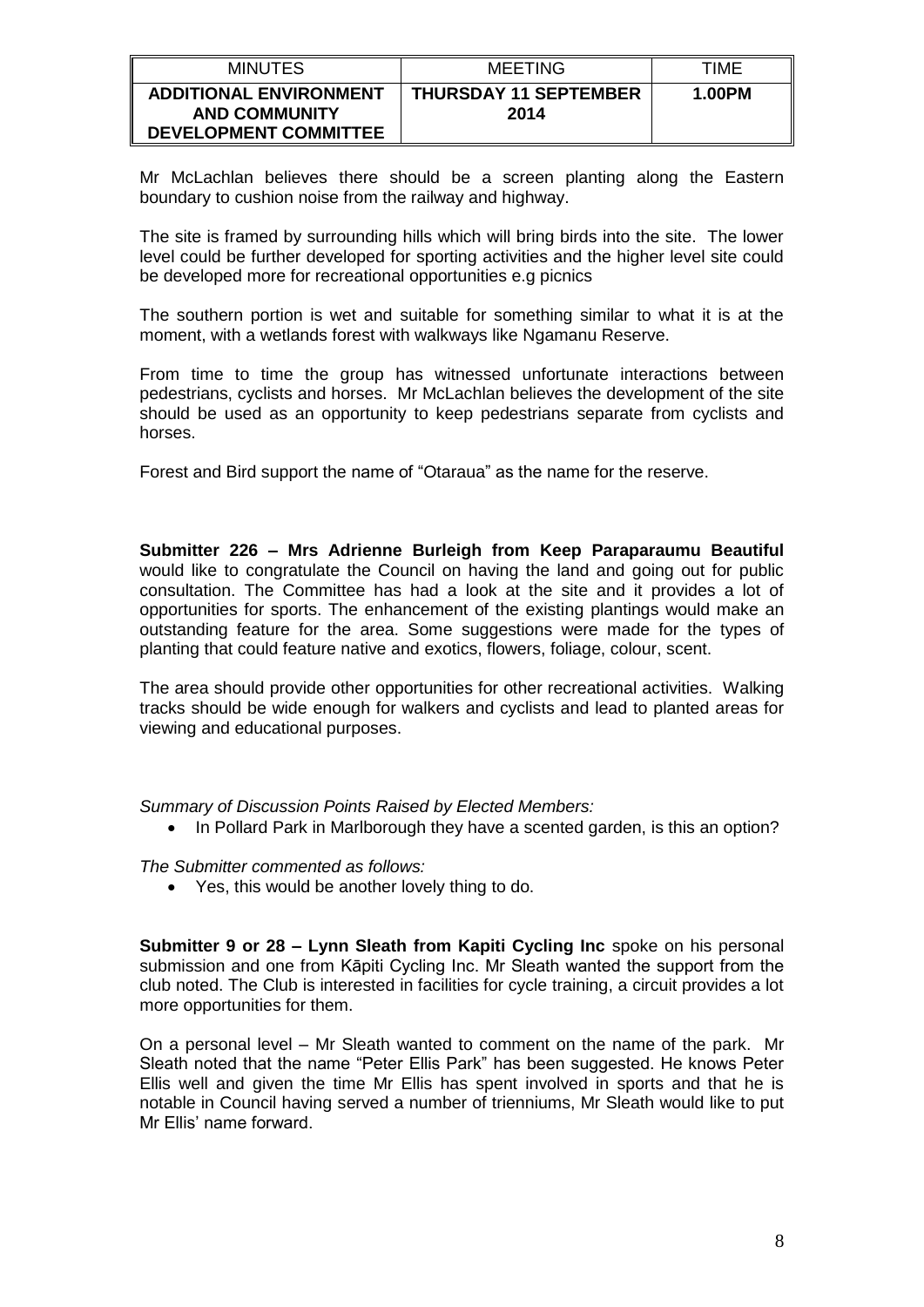| <b>MINUTES</b>                                                                        | <b>MEETING</b>                       | TIME   |
|---------------------------------------------------------------------------------------|--------------------------------------|--------|
| <b>ADDITIONAL ENVIRONMENT</b><br><b>AND COMMUNITY</b><br><b>DEVELOPMENT COMMITTEE</b> | <b>THURSDAY 11 SEPTEMBER</b><br>2014 | 1.00PM |

*Summary of Discussion Points Raised by Elected Members:*

 What sort of surface for training circuit? Does the proposed surface suit their purpose.

*The Submitter commented as follows:*

 Mr Sleath understands the surface of the track will be paved and will be multifunctional.

## **Submitter 29 – Mr Gary Gibson from the New Zealand Schools Cycling Association.**

New Zealand Schools Cycling Association is an organization that encourages cycling in schools, which is no different to other sport in schools (ie. Rugby, Netball).

Wellington has one of the lowest participant levels due to the perceived danger and insufficient roads for kids to ride on.

A circuit around the park would be ideal for kids in school teams looking at competing – the park would be a good interim step before having to ride on the road and deal with traffic.

Mr Gibson would also like to see Wellington schools have rotating competitions on the track. There are a lot of complications to hold an event on the road, the track would take away a lot of those complications.

### *Summary of Discussion Points Raised by Elected Members:*

 Have you made contact with staff about requirements you are looking for in track?

*The Submitter commented as follows:*

 No this is being left to Kāpiti Cycling Club as they have a better idea of the requirements.

### **Submitter 267 – Adrian McKenzie from The Kāpiti Sports Circuit Group** gave a presentation on a proposed multipurpose circuit.t

Mr McKenzie feels that the circuit would deliver to Kāpiti, Tourism, a safe place to train and grow the sport of cycling, a healthier community and a place for the development and growth of youth.

A number of design concepts were presented.

*Summary of Discussion Points Raised by Elected Members:*

- What is the size of the In-Line Skating club?
- Have you sought any updated costings on a 3km track?
- What funding is available?
- International events being held at the reserve would mean a lot of people would be involved – have you looked at car parking do you think it's adequate?